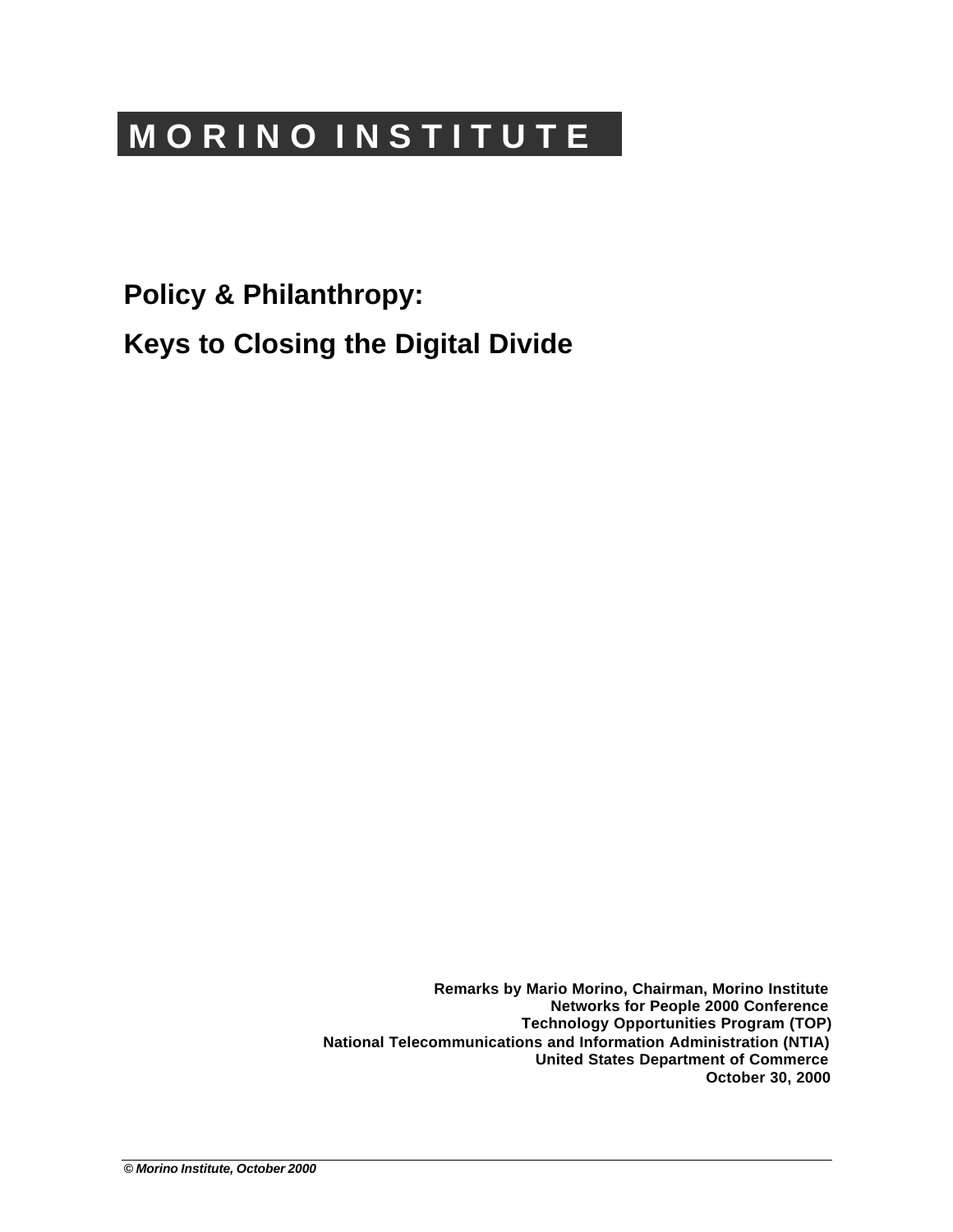Thank you. I'm very pleased to be here and to be part of today's conference, Networks for People 2000. Today takes on a special importance for me as we've had the opportunity to be a part of and to observe the positive impact NTIA has had from TIIAP to TOP, having been at the first of these meetings. The Morino Institute also was fortunate to have been part of a collaboration that was awarded one of the larger TIIAP grants in the first year of the program. Working with social entrepreneurs like Henry Fernandez of LEAP in New Haven, CT, Bart Decrem of Plugged In in East Palo Alto, CA, and scores of others, we learned firsthand the great challenges of infusing technology into low-income communities. One of the most important things we learned was that technology itself was the least of the challenges. This is why I was so enthused by the title of TOP's annual conference: Networks for People. It is a very simple, yet profound, focus—one that is long overdue. And this title sets the perfect segue for the thoughts I would like to share with you today.

The movement to close the Digital Divide may well close the gap in access to technology the Internet and information technology, including emerging wireless technologies—within this decade. As the  $21<sup>st</sup>$  century opens, the movement is gaining strength with a growing base of financial support, promising programs and concerned participants, from corporations to community activists.

Now, just a few years after this movement first asked whether everyone would have access to technology, another question needs be posed: To what end?

For the most part, today's movement remains focused on closing the gap in access to technology as an end in itself. But isn't the real promise more profound and far more important? Isn't the real challenge about what people and institutions do with the technology once they have access to it? Isn't the ultimate possibility to apply the technology's potential to address the underlying challenges that are the true source of fundamental social divides in America?

To be sure, technology access is an important issue. Wiring schools, giving students laptops, setting up community technology centers and processing used computers all are important actions. But now the Digital Divide movement is presented with a new challenge: to reach beyond these issues of access and cut to the heart of social divides themselves.

We have the opportunity to turn one of the farthest reaching and fastest growing civic movements of our time into a true social force—one that helps to close core educational, economic and social divides. And, by fully tapping the potential technology offers us, this movement can make great strides to ensure that everyone can enjoy the opportunity for economic mobility, personal advancement and a higher quality of life. That is the ultimate challenge for the New Economy—and the ultimate opportunity for those eager to give back to a society in which they have prospered.

This is what I want to explore with you today: How to turn a movement focused on closing the gap in access to technology into a force for social change, one that will provide people living in our lowest-income areas the chance to improve their lives.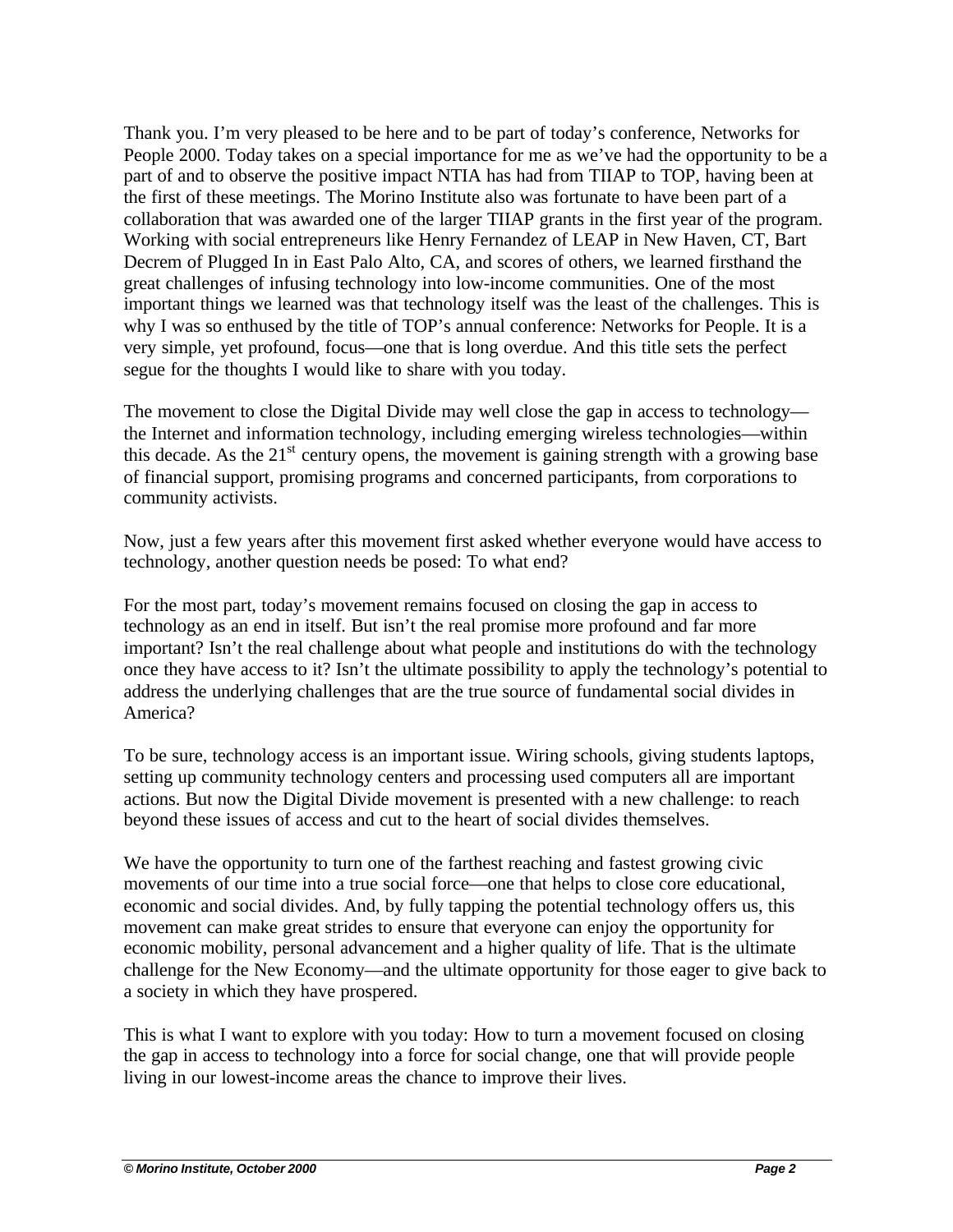The odds against the poor today are staggering. One of six children in the world's 29 wealthiest nations lives in poverty, including 13 million in the United States.

Poverty, of course, is as old as humanity. But so is the aspiration to climb out of it. Many people in low-income communities are working heart and soul to overcome these social divides. But today, a new set of problems makes that tall hurdle even more difficult to clear.

The prosperity of a technology-driven New Economy has made it easier for those who are benefiting to ignore these problems. The irony is that the same New Economy that makes this prosperity possible also is exacerbating these formidable social divides. Like the agricultural and industrial eras before it, the transition to this new age is benefiting society overall. But especially in our lower-income areas, it risks leaving more people further behind, if not cementing a permanent underclass in America. As a result, these people's potential to live productive lives within the New Economy is being squandered, while this same economy is unable to find the skilled workers it needs.

The great majority of people in America who are privileged to live well—or at least consistently are able to make ends meet—need to better understand that many people in our lowest-income areas live in a vastly different world.

In more prosperous communities, strong families, job and career opportunities, good schools and cohesive neighborhoods create a web of support that provides the resources, motivation and education that enable people to make the most of their lives. But in many low-income areas in America, this web of support is frail and, for some, nonexistent. Severe underemployment, cutbacks in social services, the breakdown of the family, drugs, violence and inadequate schools have all contributed to the decline … and to a growing isolation, not only in cities, but rural America as well.

And there is an important difference today as these factors create a cycle of poverty. Now, we see second and third generations of children having children and repeating the cycle. In the aftermath of the agricultural and industrial revolutions, many immigrant families managed to get their children out of poverty by letting them stand on their shoulders and leave the ghetto. This does not seem to be happening as frequently as in the past.

The family, social networks and supports that were so critical in helping people climb out of poverty in years past have broken down. Today, those in low-income areas cannot depend on this human web of support to help raise themselves out of poverty. Yet in these low-income areas there are institutional supports: community-based, religious and health and humanservices organizations; schools, community colleges and universities; worker-training programs and many other nonprofit groups that provide resources and support. This community infrastructure can never fully replace the human support web more prosperous communities often enjoy, but it does serve as a vital lifeline to help many in low-income areas better their lives. An essential part of overcoming social divides is investing in strengthening this community infrastructure.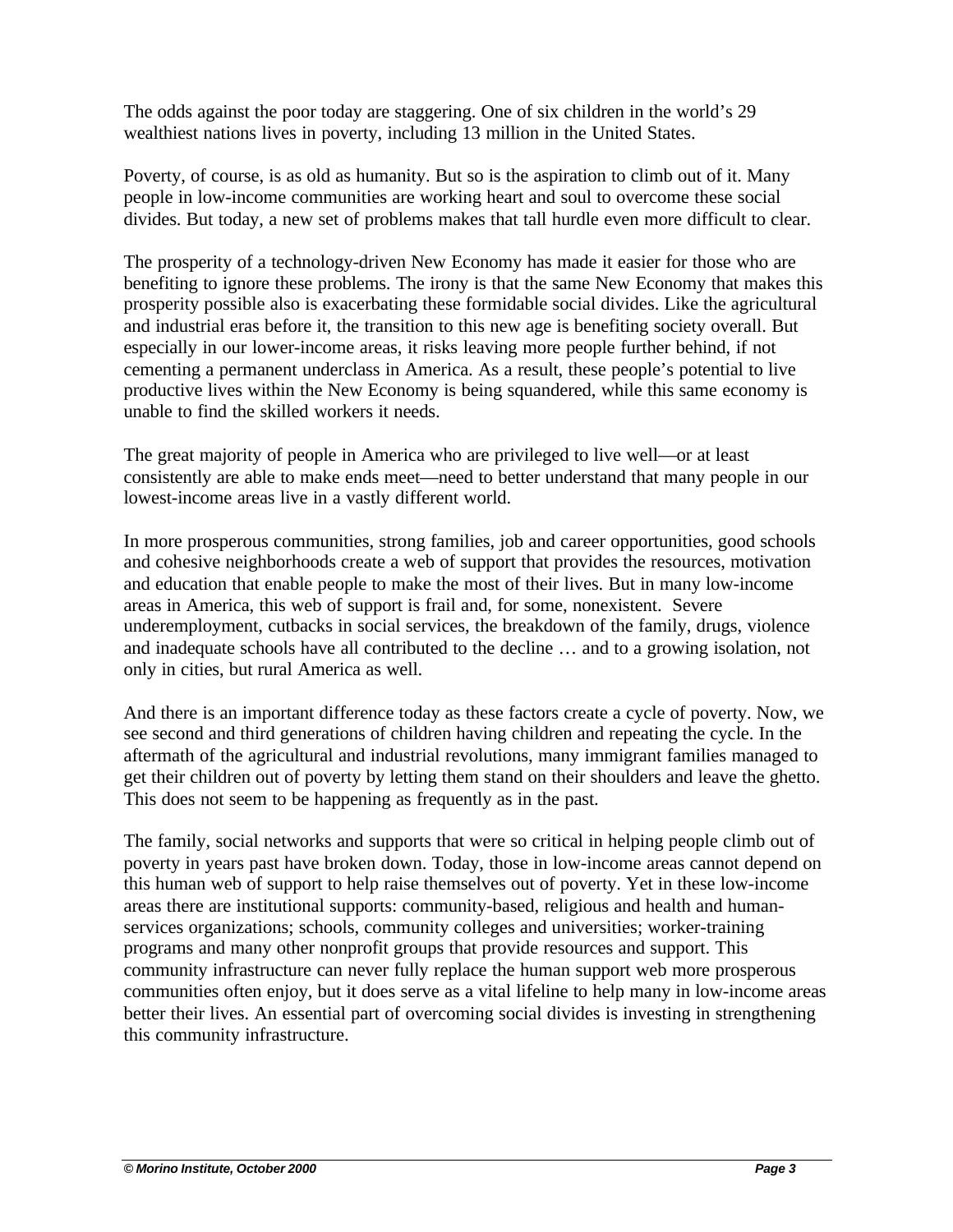# **The Role of Technology**

To this end, technology is a potentially powerful lever for change in three important ways. First, the application of technology can enable the individuals, organizations and institutions that serve low-income areas—the schools, community centers, health clinics and others—to transform and improve the way they work. Second, the technology enables these organizations and institutions to work together much more effectively, to share resources, benefit from each other's strengths, gain a collective voice to better advocate their needs, and in so doing to help build on their sense of community. Third, a stronger, more robust community infrastructure can, in turn, encourage and enable the people it serves to learn and apply technology in ways that improve their own lives—educationally, economically and socially.

The lessons corporate America learned in its use of technology over the past three to four decades should guide our actions today. Starting in the 1960s and through the 1970s, technology spread throughout corporate America. Computing systems were ushered in, corporate technology groups were established and billions of dollars were invested in technology. Yet the productivity that has given rise to the New Economy probably did not truly start to take hold until well into the 1980s.

It took a long time for people and businesses to learn the full potential of this technology. Old practices and ingrained attitudes made it hard to usher in the profound change technology enables. Such resistance still exists today, because change is hard. It's easy to install technology—to place a computer in a learning center—but it's difficult to change what people do in order to apply and benefit from that technology.

As technology became more pervasive with the PC in the 1980s and the Internet and browser in the 1990s, and after business had invested billions in training and development, a funny thing occurred. The people within organizations began to understand what they had. Their imagination and resourcefulness, their entrepreneurship, kicked in. Enabled by technology, they triggered a fundamental revolution. Technology's real benefits emerged when people and organizations began to understand and apply its potential for returns like increased productivity, greater market share, improved scalability, lower cost and the ability to do things they couldn't do before.

But that change took time. It went well beyond giving them access. The "magic" occurred when people understood the potential and had gained the skills to use the technology. And that's when the "magic" will occur within the web of social support.

Through our work at the Morino Institute, we've learned that doing things with technology in the social sector takes time—and efforts in this sector don't move at Internet speed. We learned that until leaders and staff can see the potential of technology, and programs are invested in to provide them with skills and understanding, the "magic" doesn't happen.

Since the mid-1990s, we've worked with LEAP to implement learning centers in New Haven, supported efforts to empower displaced agricultural workers using community networks in Nebraska and led a comprehensive two-year effort to establish networked learning centers in community-based organizations here in the District of Columbia. And those efforts have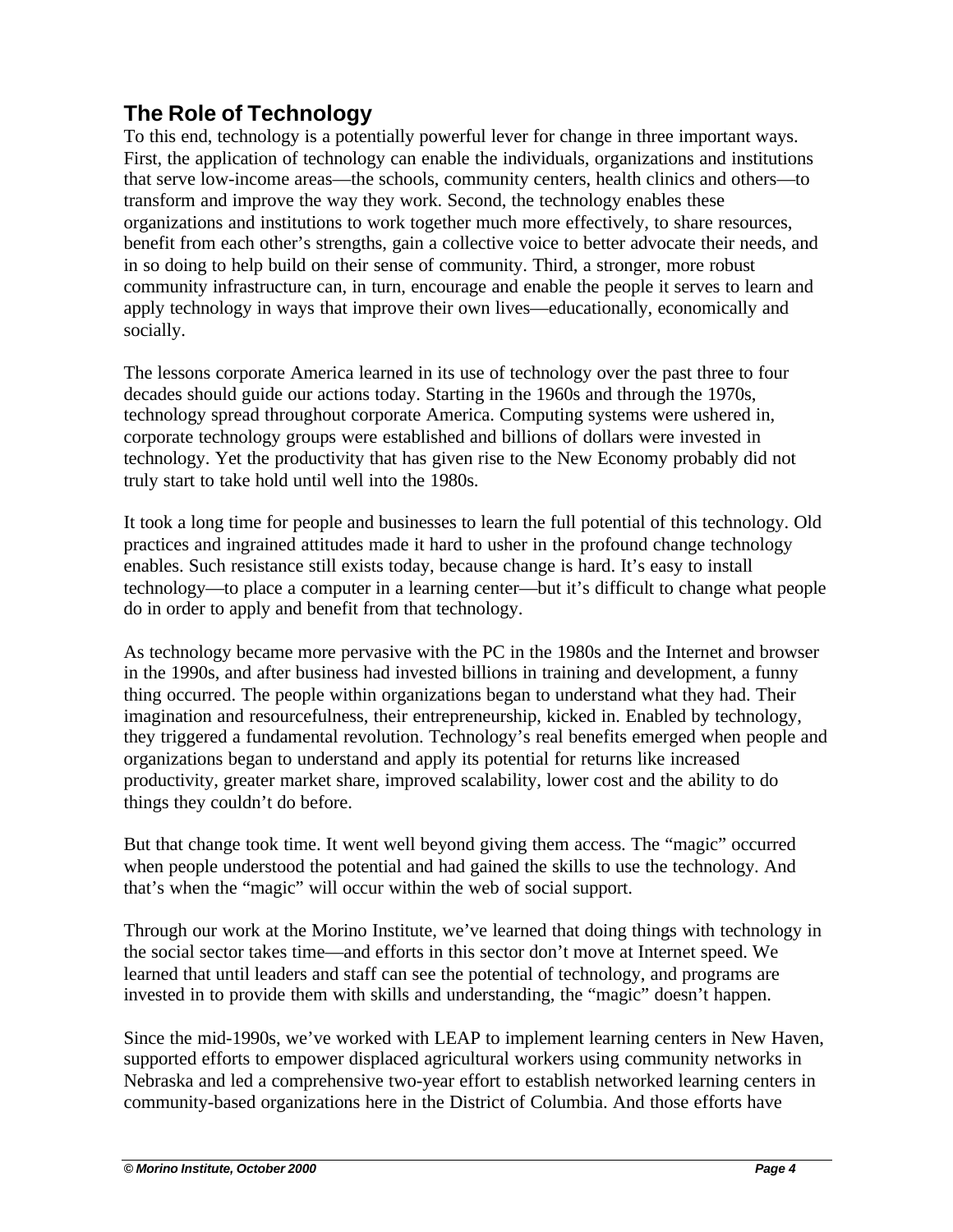shown us that it takes time—at least a year and often much longer—and major investments in organization and staff development to effectively implement technology-enabled efforts.

This is the lesson we must carry to the movement to close the Digital Divide. The divide never has been about technology, but rather about people's understanding of what technology can do and the knowledge essential to apply it.

And therein lies our opportunity today—to move from access to application to outcomes.

The real opportunity is applying technology to produce more than incremental change. The application of technology can enable quantum change with enough of an impact to break the status quo. Now that we're close to ensuring everyone has access to technology, let's ask and answer—another question. To what end?

## **The Opportunity for Change**

Our goal should be nothing less than cutting to the heart of social divides. And if the path to closing those divides runs through the community infrastructure that is the lifeline for people living in low-income areas, we must go through that lifeline too. We can make the community infrastructure stronger, more highly effective and more sustainable by exploiting the potential of technology to achieve better outcomes for the people it serves.

The movement to close the Digital Divide provides the opportunity for change. The movement has growing financial support, promising programs and concerned participants. It is gaining momentum. *If* we lift our vision beyond access to technology alone, we can rally and focus these resources on the community infrastructure that helps individuals in lowincome communities improve their own lives. We can apply technology to strengthen, to scale and even to redefine this infrastructure.

Consider the example of education. The Digital Divide movement has helped schools gain access to technology. To what end? Should we not direct our energies to apply technology to improve the effectiveness of recruitment and professional development for principals and teachers? Should we not explore ways to use technology that make it easier for parents and other caring adults to become more involved with our schools? Should we not drive change that integrates technology into the curriculum and learning experience to enhance learning and improve academic achievement?

Similarly, what can the movement do to advance the use of technology to improve health care, to arm neighborhood watch groups to fight crime more effectively, to make it easier to find and purchase low-income housing and to coordinate transportation? In what ways can we apply technology to better help people starting and running small businesses succeed and for others to simply make a living?

We should focus our efforts on the social outcomes a technology-enabled community infrastructure can make possible and move beyond just ensuring that the technology's there. We must seek purposeful use of the technology.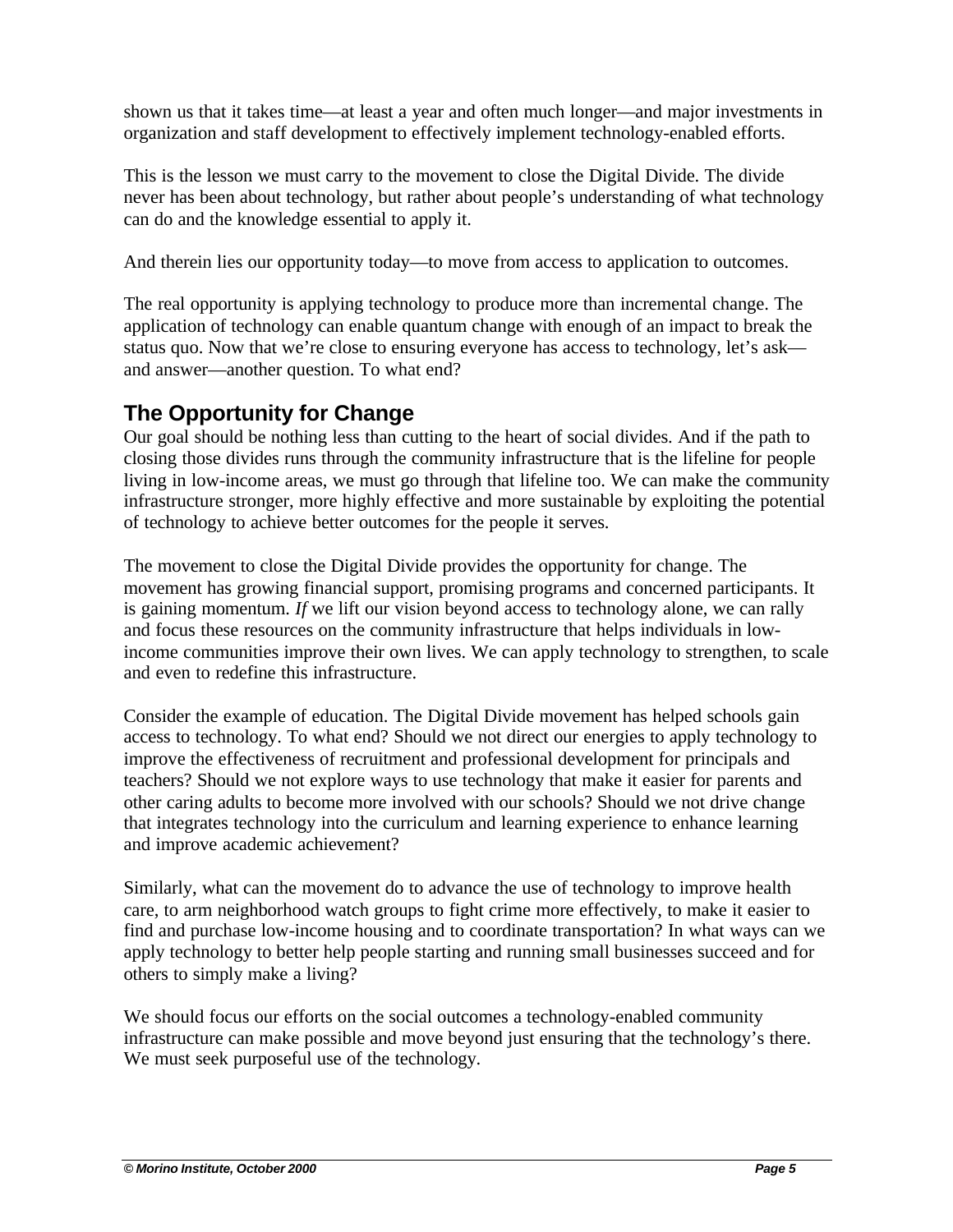Making sure technology is in place is only the first step on a long and challenging journey. Again, such change is hard.

Technology, by itself, is a thing. Silicon, wafers and wires are amoral, neither inherently good nor inherently bad. Technology only takes on importance when people apply it to a purpose.

There is no guarantee that access to technology will produce better social outcomes like improved academic achievement or greater access to health care. Today too many people, afraid of being left behind in this increasingly technology-enabled world, blindly support and accept that access to technology is key to their economic future. But that is a leap of faith.

But people and organizations *can be* empowered to achieve improved outcomes with technology. We must always remember that the power of technology is not the computers, the complex of networks or the vast databases of information. Rather, it is people and their imagination, knowledge and resourcefulness that bring about change. Technology enables people to apply their imagination and knowledge and to do so more effectively, on larger scale and, most importantly, in ways not otherwise possible.

## **Rethinking the Potential of Technology**

So how does the movement to close the Digital Divide turn into a force for social change? What can it do to help those organizations, institutions and change agents serving low-income areas tap the remarkable potential of technology for social change?

How do we answer that question: To what end?

To answer the question, "To what end?," we will have to change some attitudes.

Just imagine that for every Microsoft or Cisco engineer we certify to install technology, we also raise the bar to certify "life engineers" who will be able to apply this technology in innovative ways to address critical human needs—from literacy to health care.

To apply technology to empower the community infrastructure that serves low-income areas and address social divides, the Digital Divide movement should cultivate an environment that is conducive to experimentation, that will stimulate innovation and that will yield high-impact breakthroughs that will, in turn, trigger quantum change. Incremental change that maintains the status quo of our lower-income communities simply cannot be an option.

Such environments and breakthroughs do not come from preordained, centralized plans. This is about providing encouragement. This is about lending a sense of hope that things can change and that resources exist to support those with proven approaches and good ideas. This is about stimulating social entrepreneurship—both those seeking to change existing organizations as well as those hoping to advance new solutions. This is less a matter of public policy planning than of seeding experimentation and encouraging innovation within the community infrastructure. Not every seed will bloom. But some will—and those will serve as catalysts for change across this entire sector.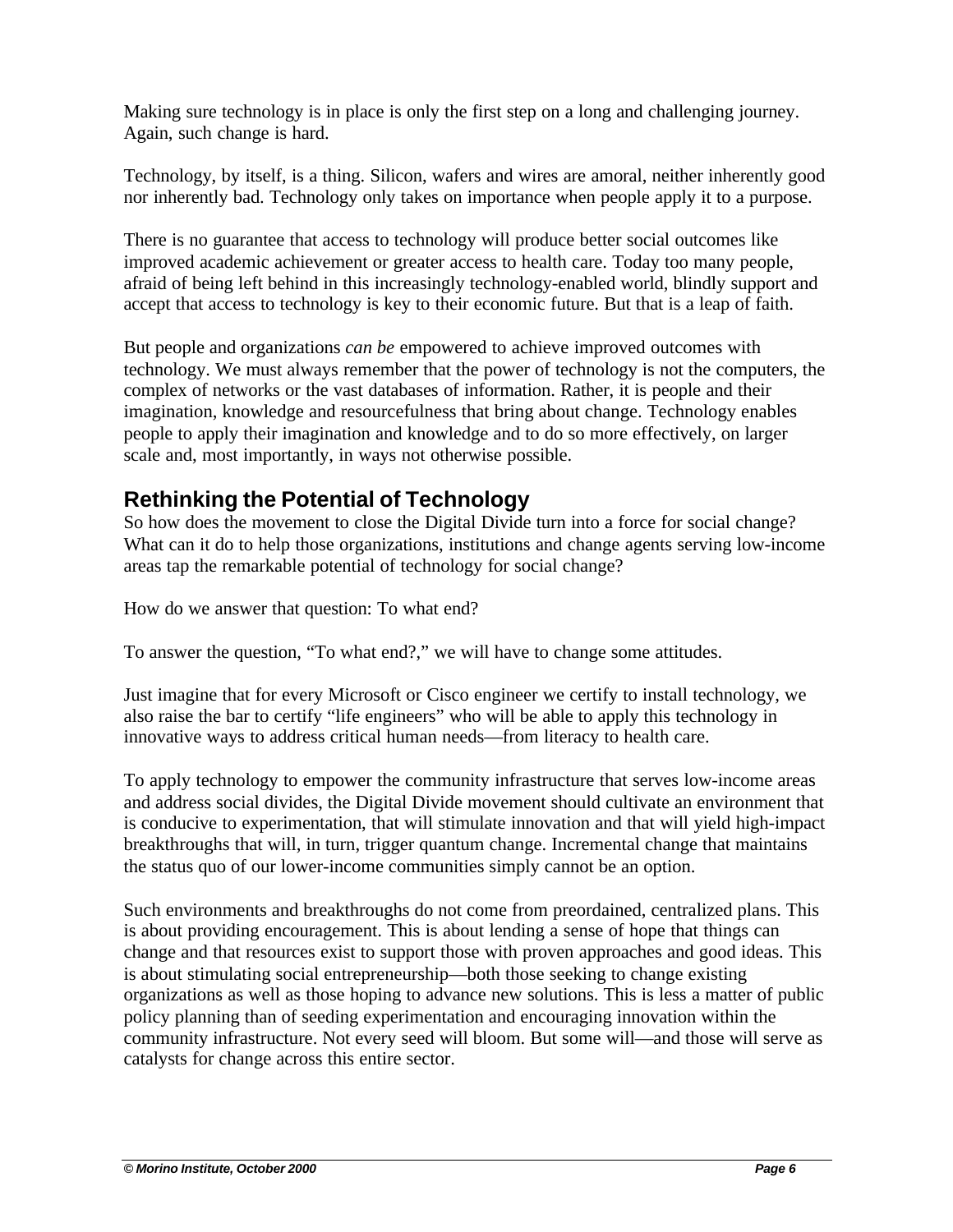This is the real potential of the Digital Divide movement—and the direction, in my view, toward which its leadership, energies and resources should be channeled.

In a moment, I'll discuss what the movement can do to create catalysts that will seed broadbased change. First, though, I'll suggest some strategies for the movement to consider that can create the fertile environments in which these seeds for change can flourish.

- We must enable those within the community infrastructure to raise their vision (and that of the people they serve) of what technology can make possible.
- We must drive demand for and create interest in technology for people in low-income areas by demonstrating what it can mean to their lives and needs—through awareness building, community organizing, winning over change agents and demonstrating relevant results that will stand the test of time.
- We must invest in people and in building human capacity—in the development of leadership, in the capacity of organizations and in the skills of individuals, first within the community infrastructure and then among those it serves.
- We must encourage more funding for programs involving technology.
- We must convince those who fund programs involving technology to allocate funding that helps organizations apply technology effectively. Organizations should allocate 70 percent of the funding they receive for technology to staff, process and organizational development and the remaining 30 percent for acquiring the technology itself, the hardware, software and services.

And there is one overarching strategy that we also must consider: a greater use of strategic investment models by philanthropic and government funders to realize high-impact change to benefit those living in low-income areas.

The Digital Divide movement may be large. But its resources are not infinite. Spreading them across the country in hundreds and thousands of small efforts, with little support, is likely to spread them so thin they will be ineffective.

We must use strategic investments to target resources for maximum effect. We must move beyond funding through grant applications to a more strategic investment management model. Funders must go into the low-income areas, talk with leaders firsthand and, based on their input, find those investment opportunities that offer the greatest potential for a high social rate of return.

We must make significant, long-term investments that are supported by strategic management and technical assistance. These investments should be made over long periods—four to six years—and be tied to performance criteria. They should focus on levers for change, the underlying points at which—if pressure is applied—maximum change will occur. And organizations that *already* have clear missions, strong leaders and proven track records within their communities should have priority for investments. Technology cannot overcome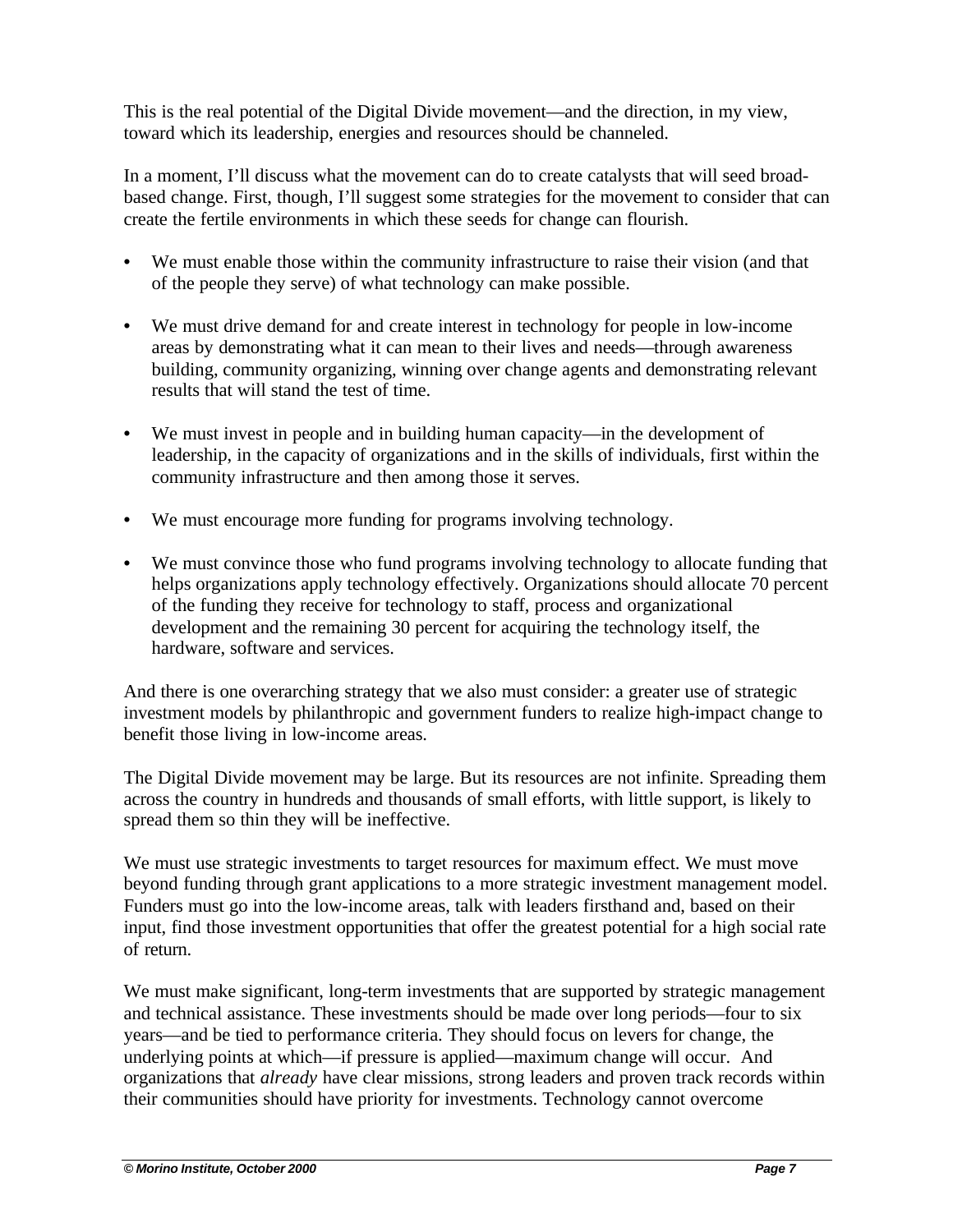management problems or replace clear missions. It does children little good to place computers in a school with an ineffective principal. To the contrary, infusing technology into an organization with an unclear mission or ineffective management simply risks—if not ensures—diluting its effectiveness.

Finally, the movement must change thinking and do all it can to remove barriers that stand in the way of the community infrastructure's ability to apply technology effectively. These barriers include the incremental way in which community leaders are forced to think about the future of their organizations; the acute shortage of staff skilled in technology; the lack of funding from traditional sources for building strong organizations and for technology acquisition; and the debilitating complexity and life-cycle costs of technology.

## **Turning a Movement into a Social Force**

These strategies can create an environment in which experimentation can flourish. Now let me suggest five actions to help transform the Digital Divide movement into a social force by serving as catalysts for broader, institutionalized, high-impact change within that environment.

### **1. Make the Case for "Applied Technology"**

We must make explain and demonstrate how technology can be applied with relevance to the needs of people and the organizations that serve them.

To those whose fervor for technology is evangelical, that may sound unnecessary. But we must not forget that many people's enthusiasm, especially in low-income communities, does not match that of those who work in technology fields. Many just see little reason to embrace technology. Others, citing concerns like privacy, distrust it.

A recent report by the Pew Internet and American Life Project found that 57 percent of people without Internet access do not plan to log on. Cost is a factor for some, but less than most suggest. Too much focus is placed on price points, when relevance to people's lives is what is critical.

The Digital Divide movement must make an investment in demonstrating that technology is relevant to the lives of people in low-income areas.

## **2. Create an Academy for Leadership in Technology**

To raise the vision among the people within the web of social support and in low-income communities about what technology can make possible, we propose establishing an Academy for Leadership in Technology.

The Digital Divide movement has begun to address technical training. But it is just as important—maybe even more so—to help organizations and individuals see how technology can drive fundamental, if not transformative, change.

Top executives in corporate America have undergone this "conceptual orientation," thanks to the efforts of technology vendors and management consultants who must establish a vision of what technology makes possible in order to convey the merits of their solutions.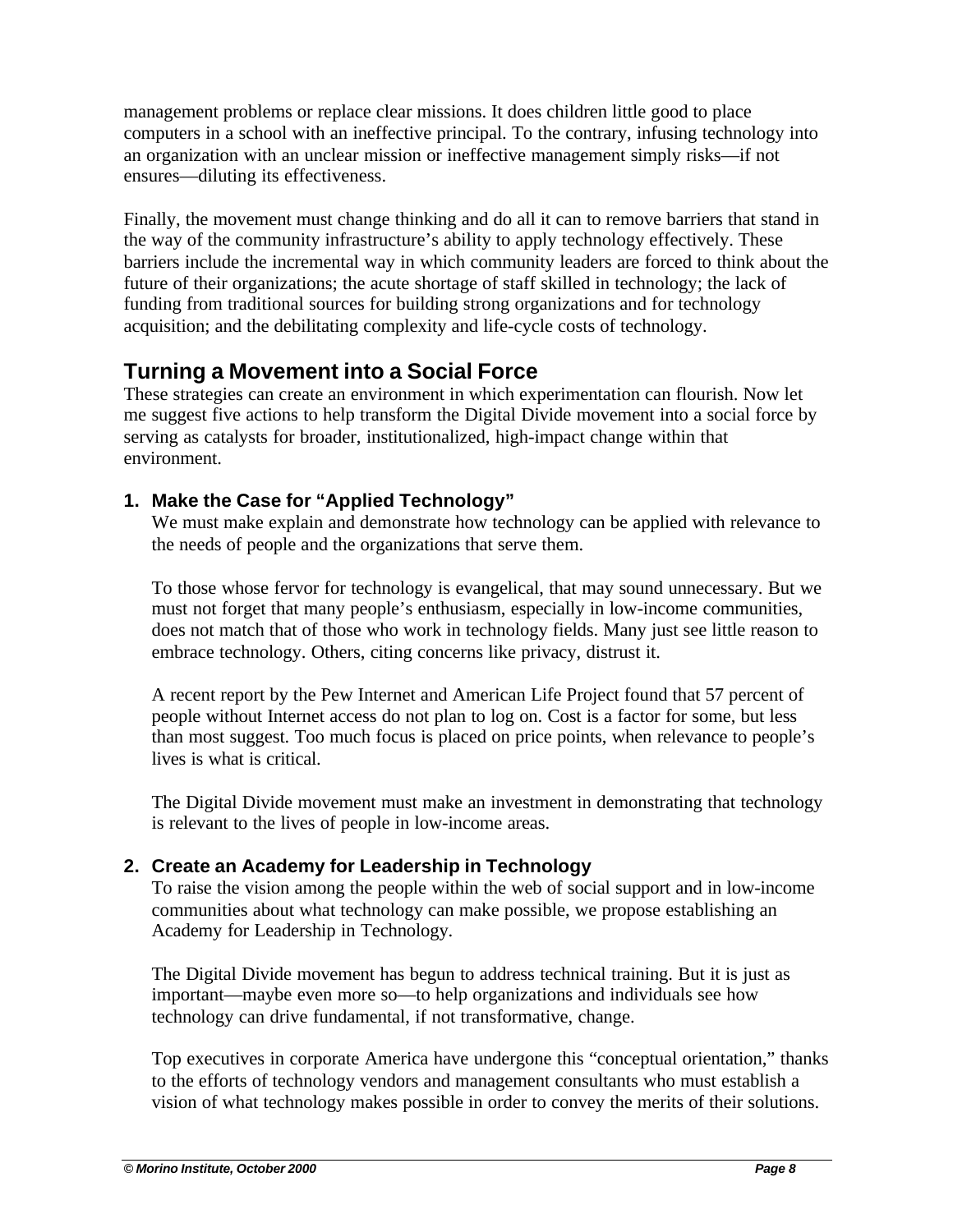There is no obvious counterpart in the nonprofit sector. The Academy for Leadership in Technology would serve this role for community leaders and agents of social change.

The academy would help to educate these leaders about the potential, applications and risks of technology. It must be large enough to reach tens of thousands of these catalysts. It would show them tangible, real-life examples of how technology can drive fundamental change. Most of all, it would empower them with a higher vision for what technology makes possible for them and the communities they serve.

#### **3. Create a Digital Peace Corps**

We propose seeding experimentation and investing in leadership and skills by creating a Digital Peace Corps to serve lower-income urban and rural areas in the United States. The corps would be composed of committed individuals who would work to empower people and organizations in low-income communities to use technology to improve social outcomes.

These individuals would possess strong expertise in a specific discipline, such as K-12 education, health or micro-entrepreneurship. They would have both an intellectual and a practical grasp of how technology can empower someone working in that discipline. This elite corps would serve as involved advisors, analysts and innovators, *not* as technology specialists.

Just as the Peace Corps' mission is to empower people around the world to improve their lives, the Digital Peace Corps would help to empower those who serve low-income communities to be more effective change agents. Also like the Peace Corps, its members would be experts in their fields. For example, a corps member in education would be foremost a master teacher. But he or she also would be armed with a conceptual understanding of and practical experience in implementing technology-enabled education and learning programs.

Such a resource for a school could help create technology-enabled teaching programs and enriched learning environments for students; it also could help other teachers become more productive through their personal use of technology. Imagine similar scenarios for health clinics, small business centers, out-of-school programs, community development centers and others.

Corporations—which already are in dire need of talent that can apply technology to deliver solutions—could sponsor Digital Peace Corps members for two years in exchange for the member agreeing to work with the firm afterward. Such an employee benefit could help firms recruit and retain talented personnel.

#### **4. Advance Alternative Technology-Delivery Solutions**

We believe the Digital Divide movement should fund the exploration of alternative ways of delivering technology to the community infrastructure. These organizations and institutions must deal with macroeconomic challenges like the complexity of technology and the cost of managing it over time. Yet funders rarely help organizations cope with these issues beyond an initial donation of hardware or software. Meanwhile, these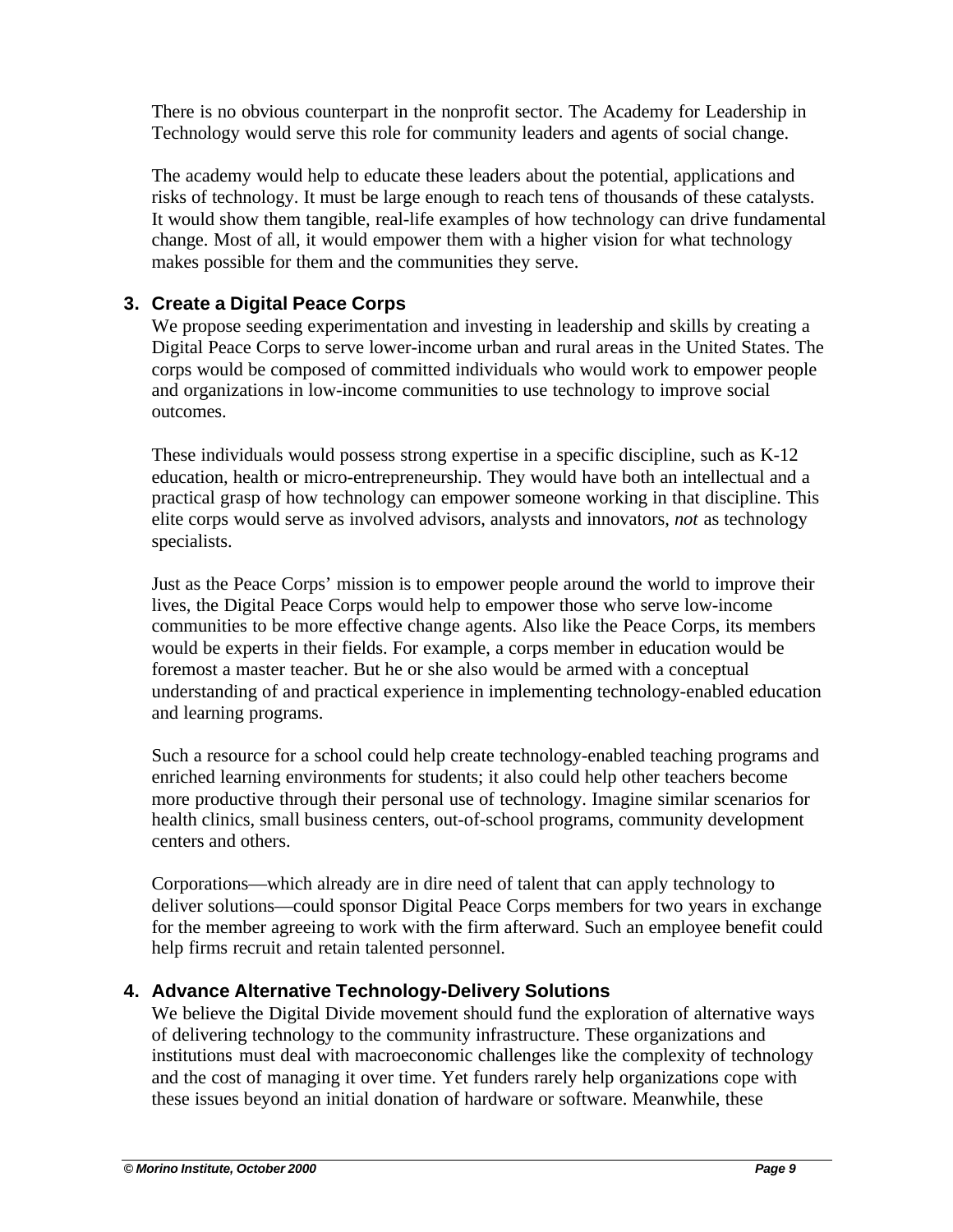organizations' ability to attract personnel with the skills to handle those problems is severely constrained by the dire shortage of technical workers in the private sector.

Creative solutions to these problems should seek to enable organizations to deploy and manage technology more cheaply and reliably than they could by themselves. They should also be inherently scaled to handle growth. These alternatives might include options like:

- Standard technology outsourcing, in which information technology systems and support are managed entirely by an outside contractor.
- Business process outsourcing (BPO), in which an outside contractor provides business processes, like fund development or payroll, including all the underlying technology to support and continuously improve them.
- Use of Application Service Providers (ASPs) and Managed Service Providers (MSPs). These concepts are still evolving, but offer great promise in areas like subscription computing, enterprise applications and Internet Portals.

Organizations within the community infrastructure can follow the lesson of the commercial world, which has learned to focus on core competencies and outsource nonstrategic activities. Wouldn't it be nice if a community organization could focus on its mission to help others and know it would have the technology it needs, when it needs it?

#### **5. Nurture a Social Entrepreneurs Learning Community**

We must provide a venue in which social entrepreneurs and change agents who are applying technology to improve social outcomes can come together, learn from one another, exchange experiences, codify and continually improve their knowledge and create a web of mutual support. Such a community learning model is difficult for many to grasp and even more difficult for institutions to embrace, let alone fund. But creating a forum for turning individual actions into collective intelligence can be a powerful source of support, growth, learning and change.

For example, the Morino Institute helped to create an evolving, organic environment of learning and support for New Economy entrepreneurs through its Netpreneur initiative. Netpreneur is an example of how a self-organizing, adaptive system can marshal the collective power of an entrepreneurial community. The model for stimulating New Economy entrepreneurs is analogous to what is possible for social entrepreneurs.

These five actions can serve as catalysts for change within the community infrastructure for low-income Americans. There are, no doubt, countless others. In this case, as in most in the New Economy, the most powerful possibilities lie just over the horizon of today's imagination.

Our proposals are intended to be empowering, not limiting. We urge those in the Digital Divide movement not just to do these things, but to undertake and broadly encourage these kinds of actions. We believe that doing so will seed the garden of ideas, enabling breakthrough changes to blossom. And that change, in turn, will become institutional: Rather